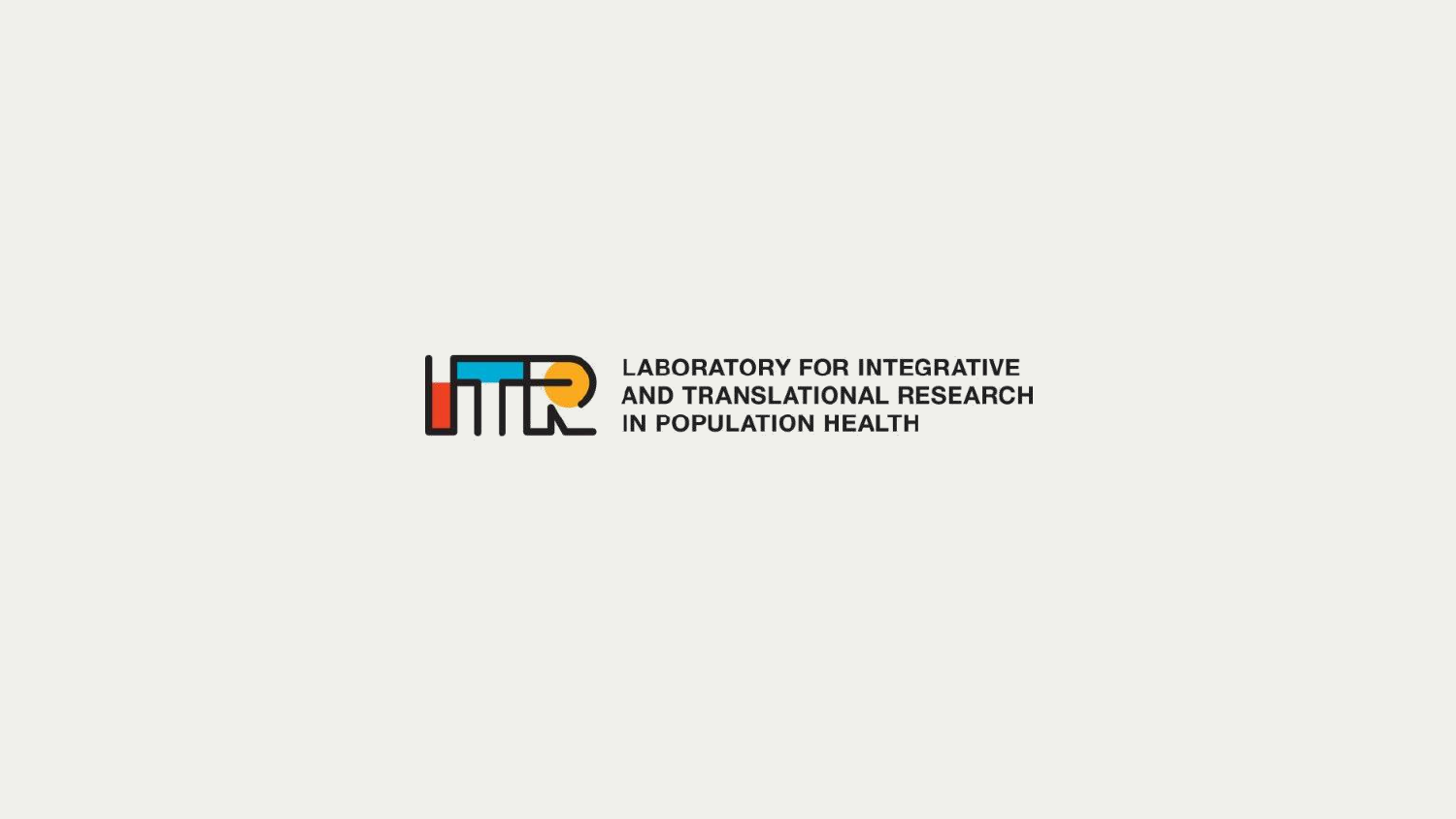

- **How it started** <br> **e** Our past research interests were directed at **non-pharmacological interventions in allergy and asthma**. Our goal was to apply healthier environment and lifestyle interventions to be part of the health management, thereby improving patient care for common medical conditions, such as asthma and other allergic diseases.
	- Non-pharmacological treatment approaches **that focus on manipulation of dietary and physical activity factors** are of major interest since they could potentially reduce the dose requirements of pharmacological medications and their side effects and reduce the burden of the disease.
	- Additionally, **tackling sedentary lifestyle, preventing obesity and thereby enhancing health and quality of life well being is currently a public health challenge with benefits further beyond allergic diseases.**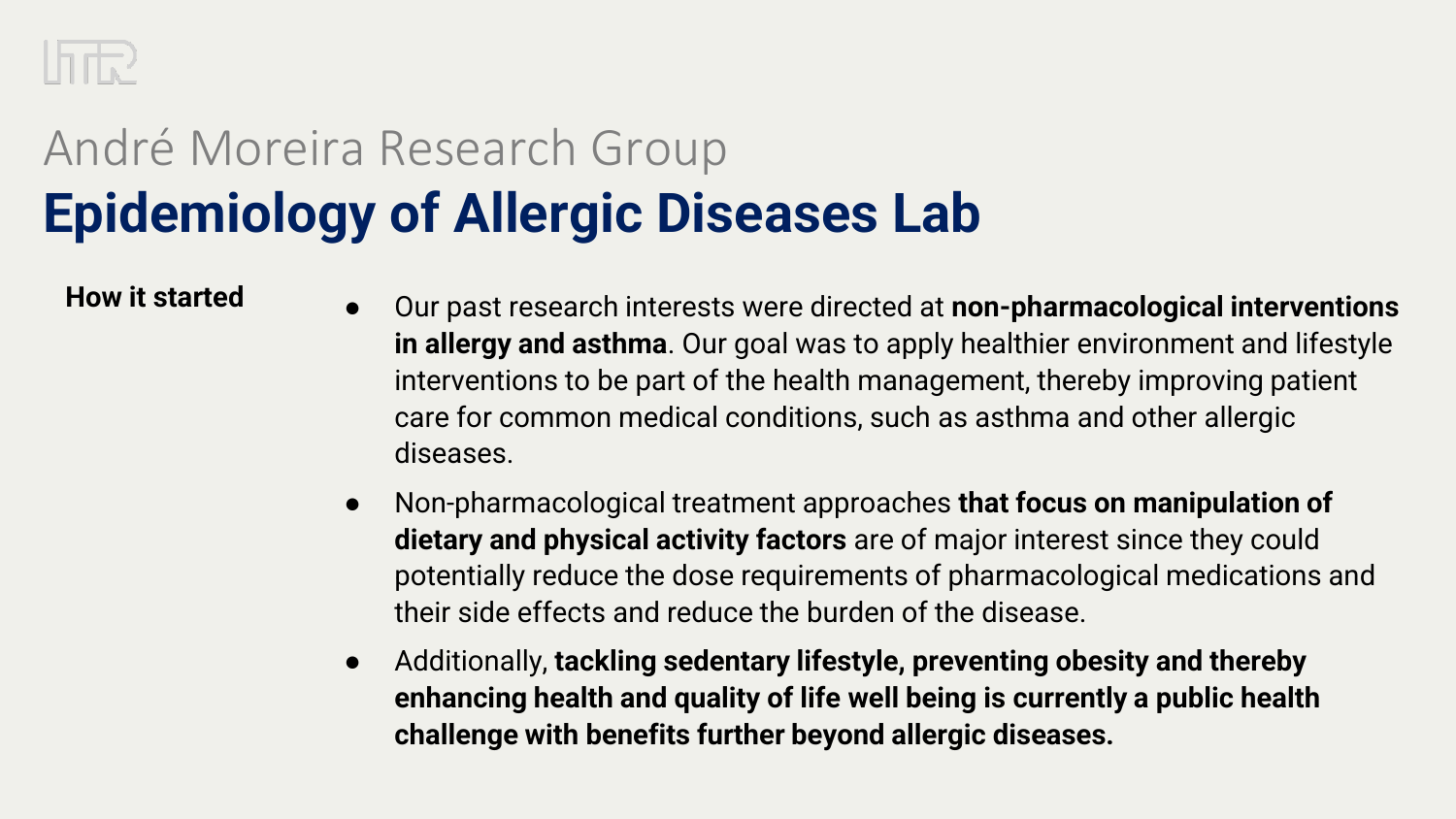

### **Our main findings were:**

- i. reporting for the **first time a negative association between body mass index and airway inflammation** in overweight or obese asthmatics countering the inflammatory hypothesis and further supporting the mechanical link between obesity and asthma;
- ii. for the first time, in **asthmatic subjects we have shown that high adherence to Mediterranean diet and to some of their typical foods, such as fresh fruits and nuts, have a protective role in asthma control and lung function**; iii) specifically a novel protective effect of **dietary intake of alfa-linolenic acid in asthma control, independent of marine n-3 fatty acids was shown**;
- iii. we conducted the **first human clinical trial assessing the impact of training on asthma inflammation in children** clinical trial that showed physical training does not increase inflammation in children with persistent asthma and decreases both total and allergen specific IgE levels.
- iv. under the auspices of the European Academy of Allergy and Clinical Immunology (EAACI) we published the **first chapter of the Evidence Based Clinical Guidelines on Lifestyle and Asthma.**
- v. we suggested a novel link to explain the association between obesity and asthma **"the neurogenic hypothesis"**. We have gathered evidence of the role **of tachykinin receptors antagonism in asthma as well as their potential to regulate some airway functions**. Furthermore, in a in a **mice model of obesity and allergic asthma, we have shown increased serum levels of substance P to result from an interaction between obesity and asthma on substance P release**. These findings reveal that neurogenic inflammation might be a previously unrecognized link between obesity and asthma.
- vi. we went further on a **trial of the efficacy of NK1-R antagonism to shown it to be effective in reducing metabolic and allergic inflammatory parameters in obese-asthma phenotype in mice**. This was possible related to increased expression of NK1-R on adipose tissues and lung epithelium, reflecting that substance P released during inflammation may act directly on adipose tissues and lungs.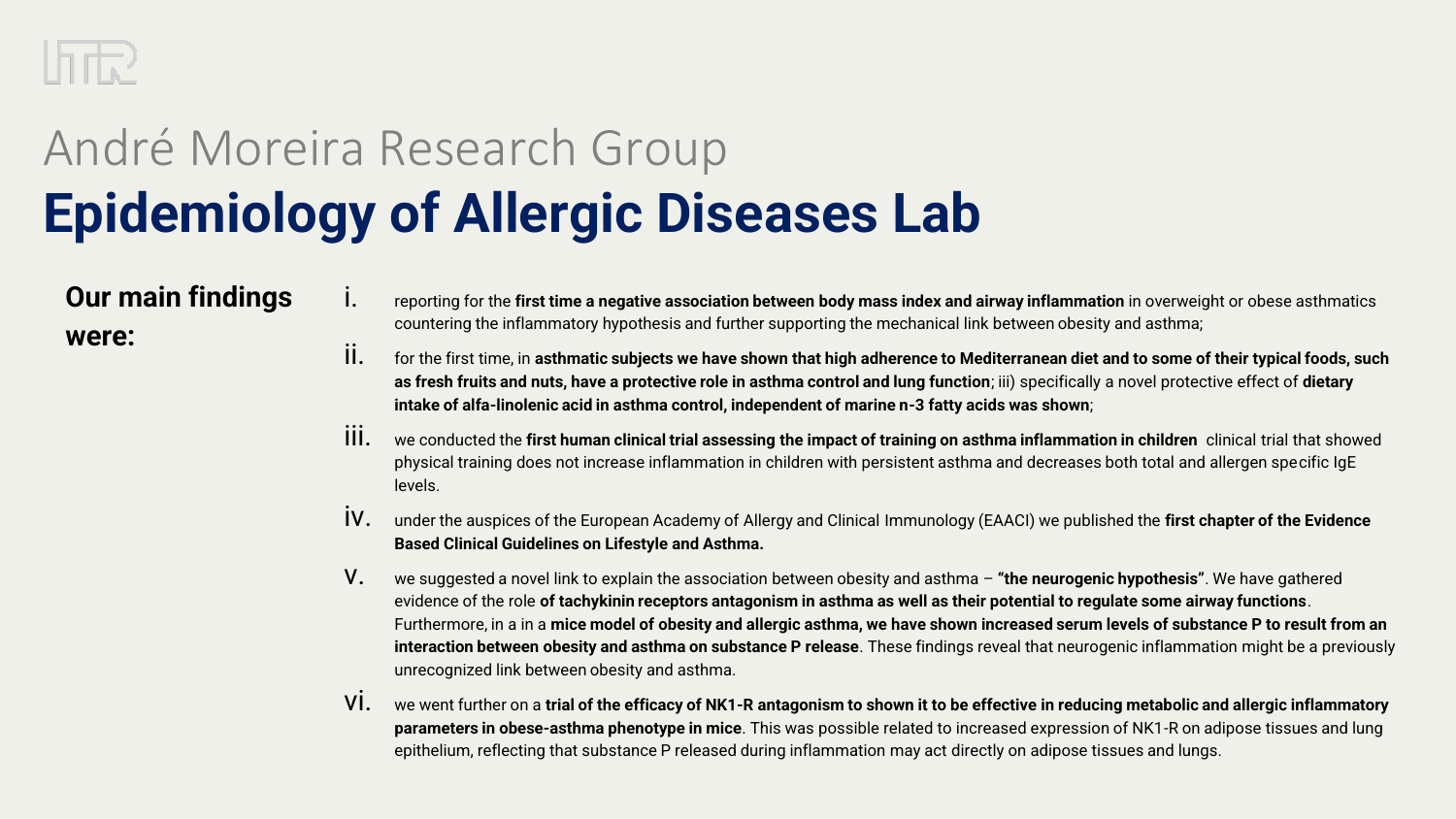

#### **How it is going**

- i. we reported for the first time, **a role for endocrine-disrupting chemicals in asthma development**. We have shown that **even low levels of indoor exposure may influence the risk of asthma, respiratory symptoms and obesity in school aged children.**
- ii. we shown for the first time **the effects of the environment surrounding schools on the lung function of its students may be partially mediated by the autonomic nervous system**

#### **Urban exposure and allergic health**

- iii. we shown for the first time **the present the role of diet's inflammatory characteristics modulating the effects of indoor air pollution on asthma**
- iv. within the school's classroom environmental exposure, **we have shown that higher fungal diversity may be protective against allergic sensitization**
- v. Lastly, data from the GeracaoXXI borth cohort has shown **that living in close proximity to a greener environment at birth has a protective effect on the development of allergic diseases and asthma at the age of seven**. Conversely, living in neighborhoods with a high number of fauna species appears to be associated with a higher risk for allergy, asthma and wheezing. : i) **species richness in school surroundings impact lung function development in children**;
- vi. Taken together above mention observations support the rewiring of public health and urban planning as an opportunity to understand the effect of urbanization and many other urban exposures on allergic health, providing information to build up successful community-based disease prevention efforts.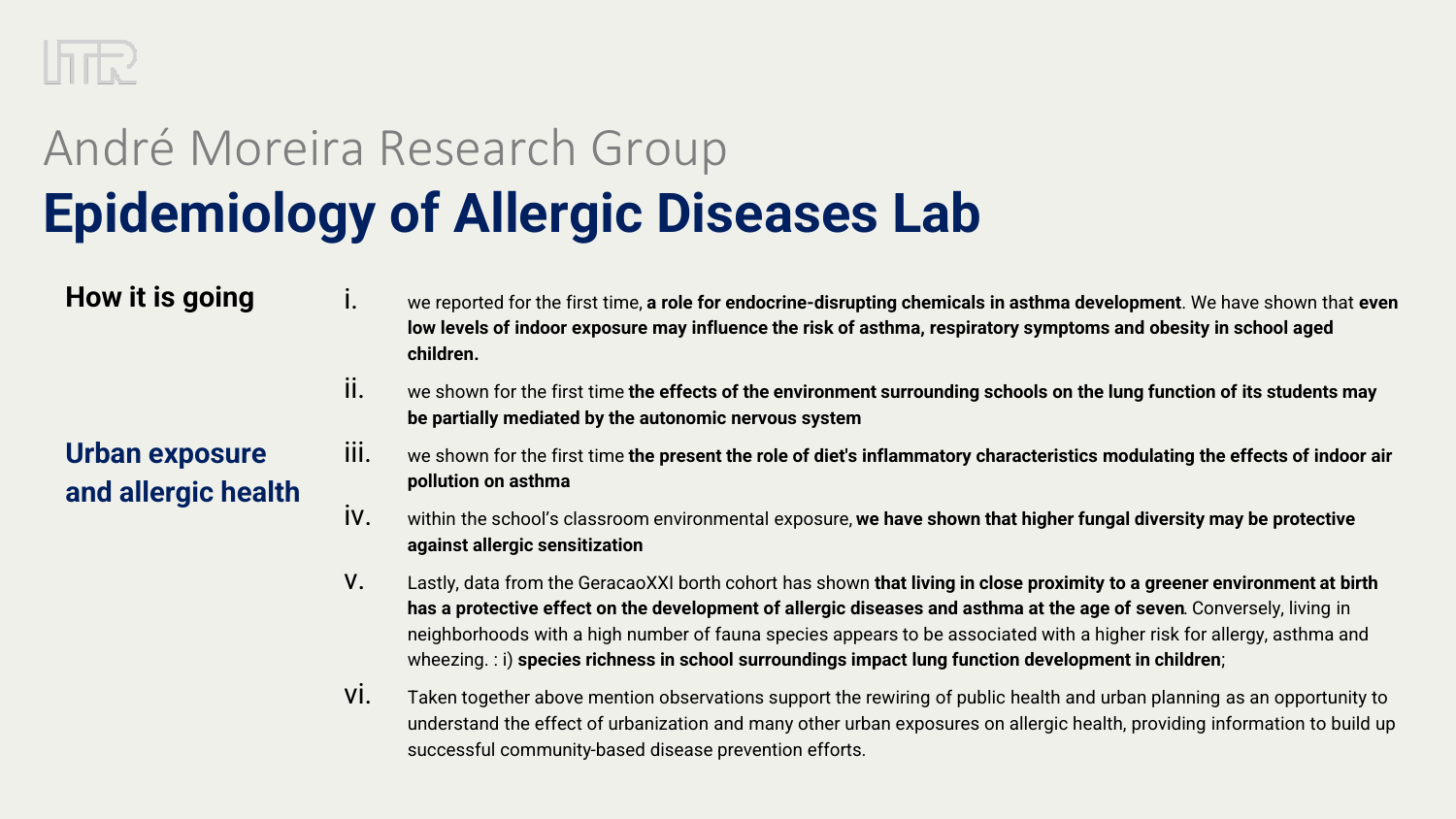

#### **How it is going**

i. With about 1 to 18% of the population worldwide being affected, wheeze and asthma are the most prevalent chronic respiratory diseases during childhood and adulthood. As such, many children each day will enter an outpatient clinic or a paediatrician's office needing diagnostic tests for suspected asthma. If it were only that simple! Individuals with suspected asthma symptoms vary substantially in their complaints and clinical manifestations despite common pathophysiological factors that lead to the final common pathway of variable airway obstruction due to a range of triggers, which results in symptoms such as wheeze, difficulty breathing, chest tightness, and cough.

**What is the best way then to diagnose asthma during childhood?**

- ii. We were the first to shown **miRNAs can be measured in exhaled breath condensate of school age children and may be used as potential biomarkers of asthma, assisting asthma endotype establishment.** The analysis of miRNAs by principal component analysis revealed the existence of two clusters, one of them associated with children with asthma defined by positive bronchodilation or self-reported medical diagnosis with reported symptoms in the previous year and the other with higher small airways response to salbutamol. Moreover, the **analysis of individual miRNAs revealed associations with asthma phenotypes, namely symptomatic and positive bronchodilation without symptoms, lung function parameters and symptoms in the previous three months.**
- iii. Using **an electronic nose, we have shown in a real-life clinical setting, the ability of the exhaled VOC analysis as a fast and noninvasive complementary assessment tool for the detection of uncontrolled asthma symptoms**. Furthermore, **in children, analysis of the exhaled breath condensate volatilome allowed the distinction of paediatric individuals with a medical diagnosis of asthma, identifying those in need of corticosteroid therapy**
- iv. Taken together our findings provide support for the use of exhaled breath for diagnosis, monitoring or phenotyping diseases according to specific breathprints, therefore, hopefully, contributing to improved asthma care.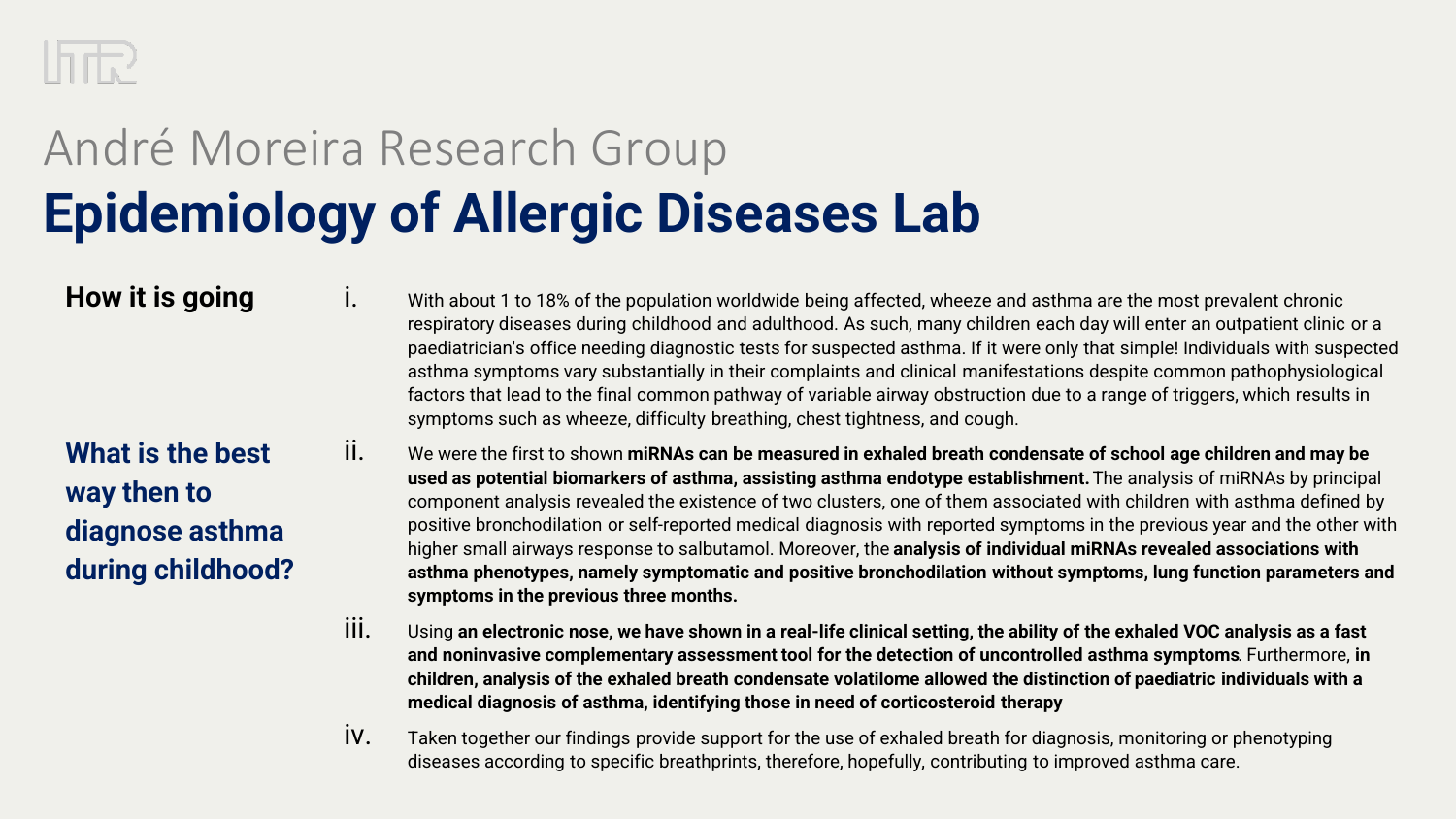

### **Members**

Luis Delgado João Cavaleiro Rufo Cristina Lopes Diana Silva Inês Paciência Francisca de Castro Mendes Mariana Farraia Ana Alexandra Rodrigues Ricardo Matos Mariana Leal Beatriz Teixeira Pedro Cunha Rita Rocha

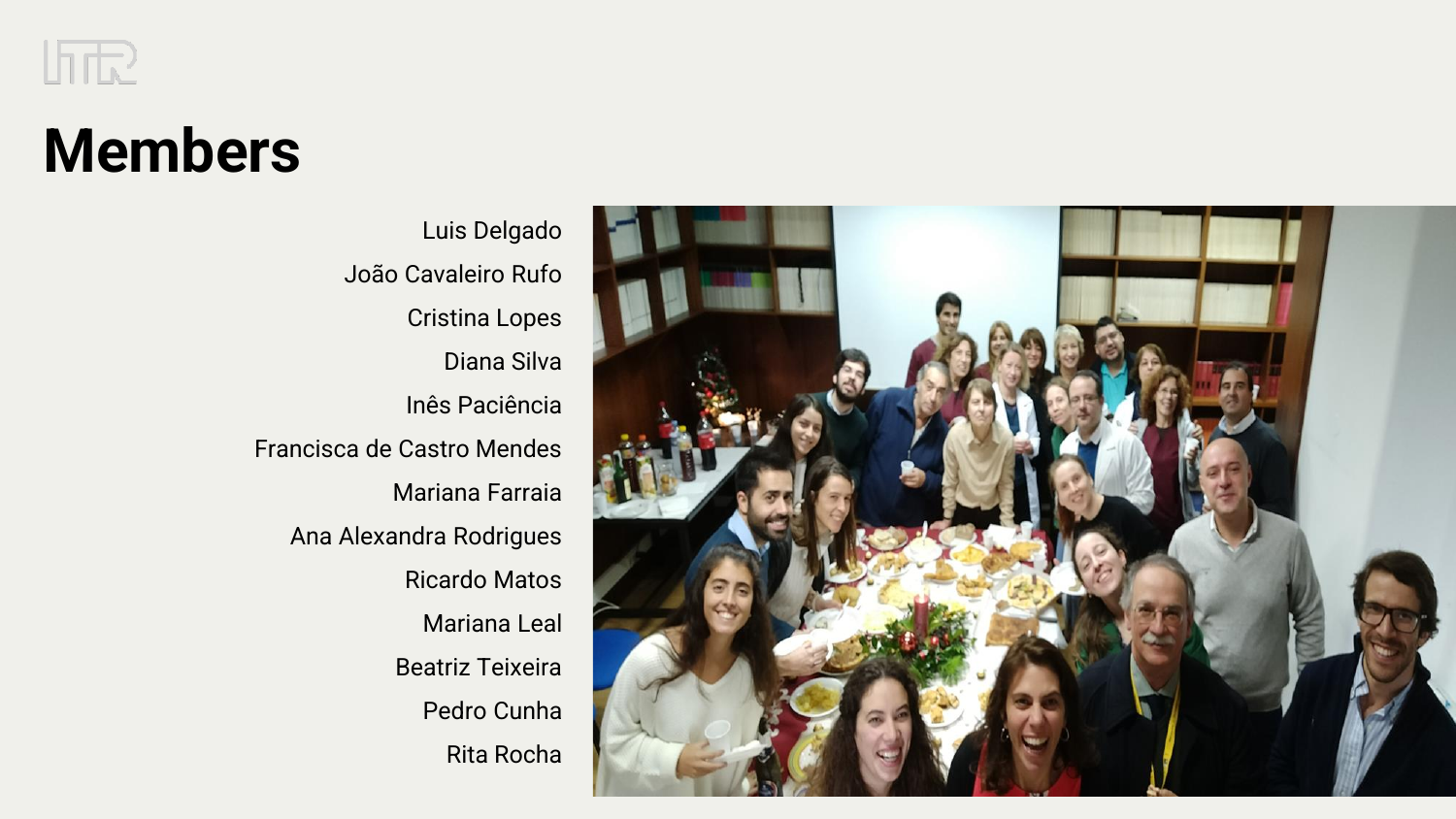

## **Citation map & metrics**

Publication metrics



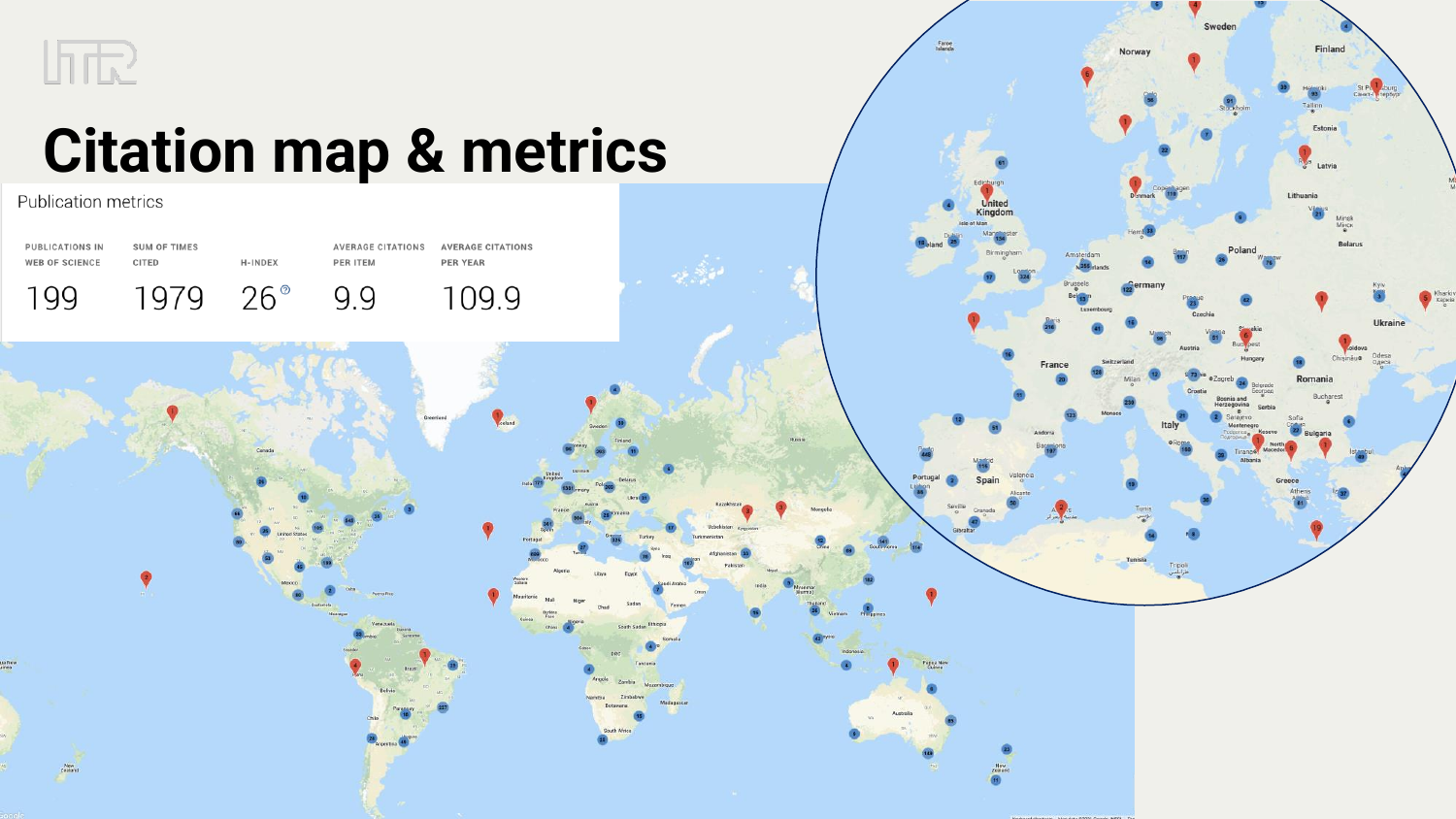

### Publications<sup>®</sup>

| WILE | (80) Allergy                              | <b>WOS</b> |       | (11) Journal of Allergy and Clinical Imm   | WOS (      |
|------|-------------------------------------------|------------|-------|--------------------------------------------|------------|
|      | (9) Journal of Investigational Allergolog | <b>WOS</b> | WILE  | (8) Pediatric Allergy and Immunology       | <b>WOS</b> |
|      | (6) European Respiratory Journal          | <b>WOS</b> |       | (4) International Journal of Obesity       | <b>WOS</b> |
|      | (3) Acta Médica Portuguesa                | <b>WOS</b> | WILE! | (3) Clinical and Translational Allergy     | <b>WOS</b> |
|      | (3) European Annals of Allergy and Clini  | WOS        |       | (3) European Journal of Clinical Nutrition | <b>WOS</b> |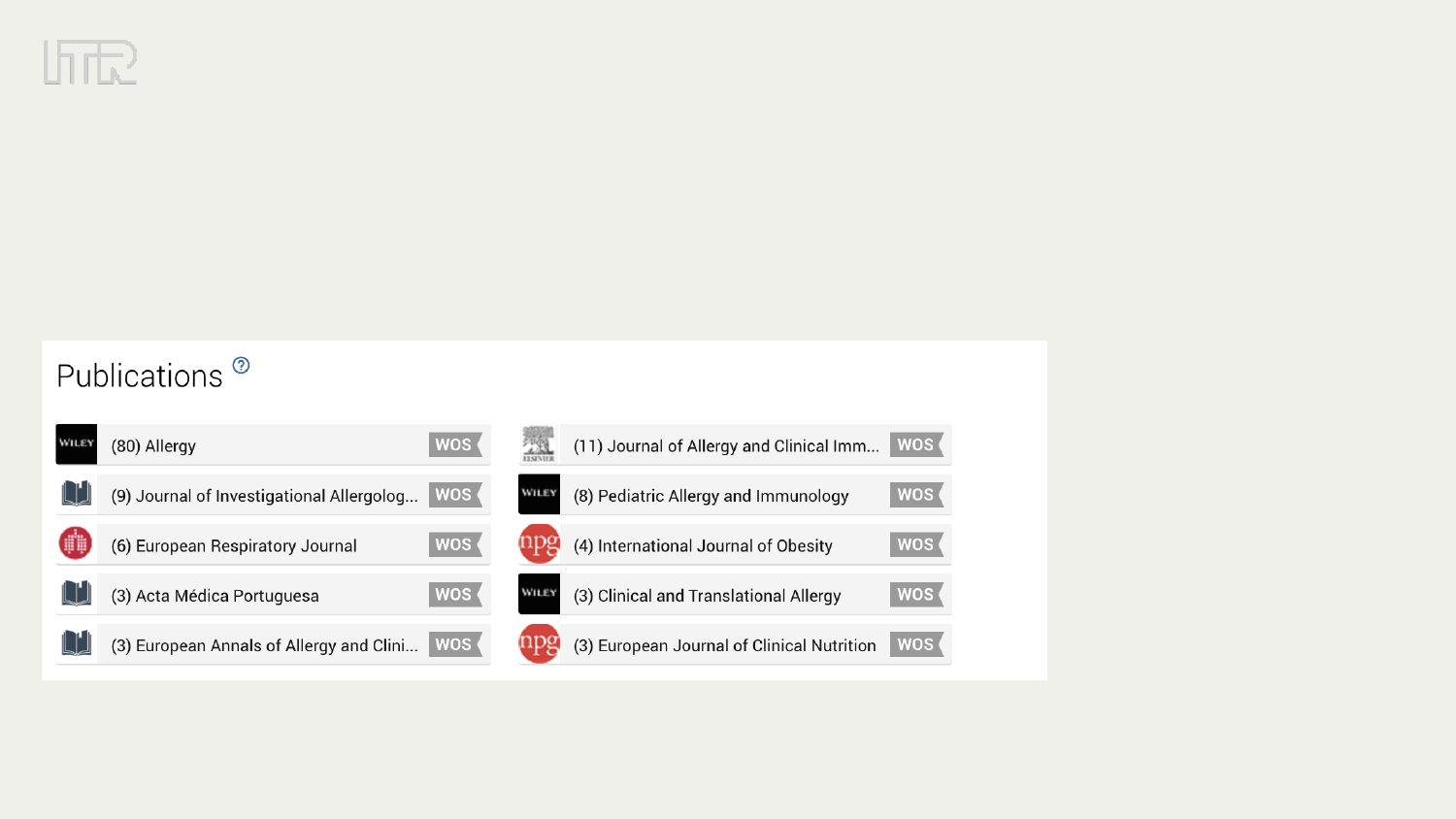

# **selected publications last 2 years**

More information related to https://orcid.org/0000-0002-7294-9296

#### *Pediatric Allergy and Immunology* is the world's leading journal in pediatric allergy ranks # 4 out of 26.

- Exhaled breath condensate pH determinants in school-aged children: a population-based study. Rama TA, Paciência I, Cavaleiro Rufo J, Silva D, Cunha P, Severo M, Padrão P, Moreira P, Delgado L, Moreira A. Pediatr Allergy Immunol. 2021 May 21. doi: 10.1111/pai.13564. Online ahead of print. PMID: 34018256
- **Higher diversity of vegetable consumption is associated with less airway inflammation and prevalence of asthma in school-aged children.** Mendes FC, Paciência I, Cavaleiro Rufo J, Farraia M, Silva D, Padrão P, Delgado L, Garcia-Larsen V, Moreira A, Moreira P. Pediatr Allergy Immunol. 2021 Jan 4. doi: 10.1111/pai.13446. Online ahead of print. PMID: 33394508
- **Bronchodilator responsiveness in healthy children: insights from a cross-sectional study**. Rama TA, Martins C, Paciência I, Cavaleiro Rufo J, Silva D, Mendes FC, Severo M, Padrão P, Moreira P, Delgado L, Moreira A. Pediatr Allergy Immunol. 2021 Feb;32(2):371-373. doi: 10.1111/pai.13326. Epub 2020 Nov 1. PMID: 32748993 The influence of species richness in primary school surroundings on children lung function and allergic disease development. Cavaleiro Rufo J, Ribeiro AI, Paciência I, Delgado L, Moreira A. Pediatr Allergy Immunol. 2020 May;31(4):358-363.
- **The inflammatory potential of diet impacts the association between air pollution and childhood asthma.** de Castro Mendes F, Paciência I, Cavaleiro Rufo J, Silva D, Cunha P, Farraia M, Delgado L, Garcia-Larsen V, Severo M, Moreira A, Moreira P. Pediatr Allergy Immunol. 2019 Dec 9. doi: 10.1111/pai.13185. [Epub ahead of print]
- **Development and validation of exhaled breath condensate microRNAs to identify and endotype asthma in children.** Mendes FC, Paciência I, Ferreira AC, Martins C, Rufo JC, Silva D, Cunha P, Farraia M, Moreira P, Delgado L, Soares ML, Moreira A. PLoS One. 2019 Nov 8;14(11):e0224983. doi: 10.1371/journal.pone.0224983. eCollection 2019.
- **Setting definitions of childhood asthma in epidemiologic studies.** Silva D, Severo M, Paciência I, Rufo J, Martins C, Moreira P, Padrão P, Delgado L, Moreira A. Pediatr Allergy Immunol. 2019 Nov;30(7):708- 715. doi: 10.1111/pai.13111. Epub 2019 Aug 16.

#### *Allergy*

is the world's leading journal in allergy ranks # 1 out of 26 (IF 14.110)

- **The neighbourhood natural environment is associated with asthma in children: A birth cohort study**. Cavaleiro Rufo J, Paciência I, Hoffimann E, Moreira A, Barros H, Ribeiro AI. Allergy. 2021 Jan;76(1):348-358. doi: 10.1111/all.14493. Epub 2020 Aug 3 PMID: 32654186
- **Human volatilome analysis using eNose to assess uncontrolled asthma in a clinical setting.** Farraia M, Cavaleiro Rufo J, Paciência I, Castro Mendes F, Rodolfo A, Rama T, Rocha SM, Delgado L, Brinkman P, Moreira A. Allergy. 2020 Jul;75(7):1630-1639.
- **Exposure to indoor endocrine-disrupting chemicals and childhood asthma and obesity.** Paciência I, Cavaleiro Rufo J, Silva D, Martins C, Mendes F, Farraia M, Delgado L, de Oliveira Fernandes E, Padrão P, Moreira P, Severo M, Barros H, Moreira A. Allergy. 2019 Feb 11. doi: 10.1111/all.13740. [Epub ahead of print]
- **Exhaled breath condensate volatilome allows sensitive diagnosis of persistent asthma.** Cavaleiro Rufo J, Paciência I, Mendes FC, Farraia M, Rodolfo A, Silva D, de Oliveira Fernandes E, Delgado L, Moreira A. Allergy. 2019 Aug 29. doi: 10.1111/all.13596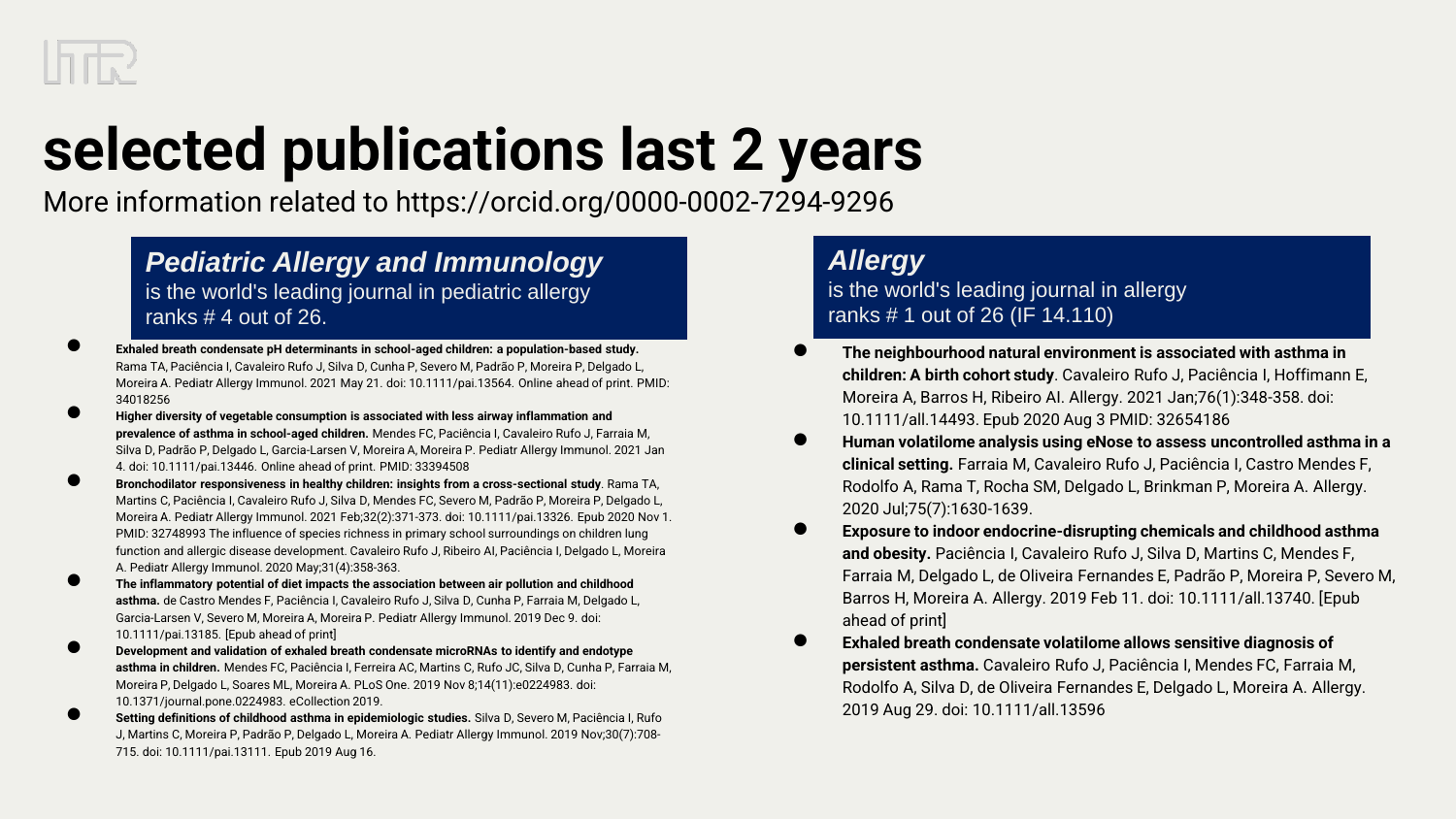

**ISPUP integra o consórcio do** programa This is Public Health



O Instituto de Saúde Pública da Universidade do Porto (ISPUP) integra o consórcio do This is Public Health (TIPH) Global Grant Program, um programa global de financiamento que premeia iniciativas relacionadas com a divulgação e promoção da importância da saúde pública.

O projeto AlergiaPT, promovido pelo Instituto, foi um dos selecionados no âmbito da iniciativa This is Public Health (TIPH), criada pela Association of Schools and Programs of Public Health (ASPPH).

O TIPH conta com a parceria de associações de escolas de saúde pública de todo o mundo, incluindo a Association of Schools of Public Health in the European Region (ASPHER).

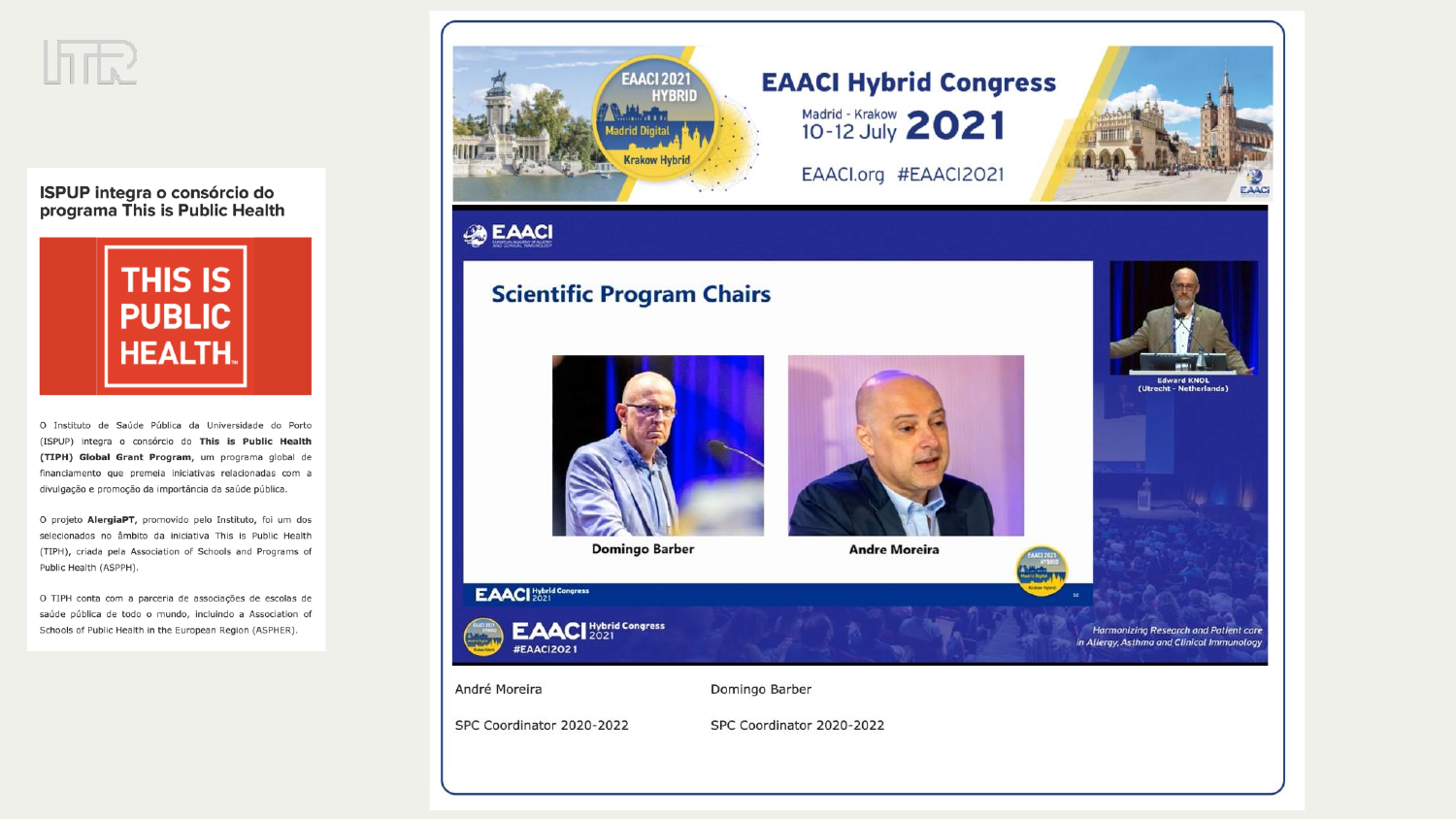

**Where are we going?**

**Biomarkers** – exhaled air - particularly in children **Development profiles allergic sensitization and their implications on allergic** 

**multimorbidity** – allergic multimorbidites prediction tool